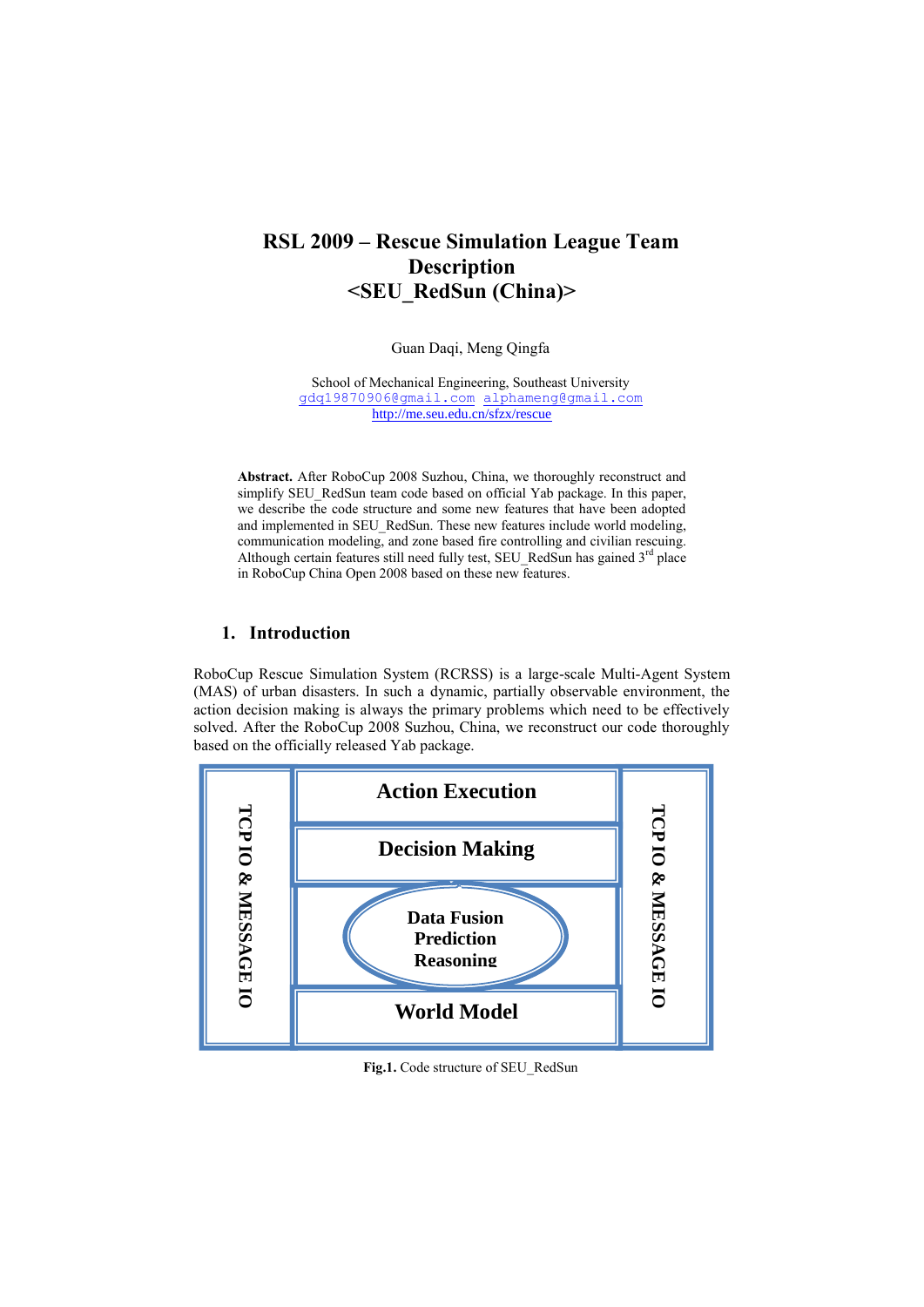The simplified code structure is shown in Fig.1. Compared to Yab package, we create base objects for certain important objects (e.g. humanoid, building) in our world model to maintain and update their properties. We also remove some java files that we think they are just reduplicative. Anyway, we just simplify the code structures but not the decision making process.

The effectiveness of decision making needs a complete and accurate world modeling. So, we established different channel based communication models in diversified disasters for information sharing: the typical communication model and communication model under no center conditions. The latter model has some profitable characteristics such as adaptability, minimum time delay and virtually equally distributed channels. These characteristics especially enable us to build a more realistic world model under certain sharp conditions. As for decision making, both centralized and distributed approaches are adopted. Basic low level action of moving is addressed to fulfill different needs of our agents in such a dynamic and uncertain system.

Ambulances adopt totally centralized decision making approach which is treated as a dynamic assignment procedure: how to assign limited civilians to given number of ambulances in this dynamic environment. It can be very easy to understand that the total time for ambulances performing each successful rescue task is spent on two aspects: the time on road and the time on rescuing civilians. Besides, if we could estimate when civilians will be dead (called death time), we will know the maximum ambulance needs for each civilians. Thus the assignment would be achieved. In order to estimate civilian death time, a particle swarm optimization (PSO) method is then illustrated.

Decision making of fire brigades is completely distributed. Although fire prediction would help a lot in fire fighting, too many problems like building temperature predictions still stand in front of us. As inspired from practical forest fire fighting, a fire zone based approach is used to slow fire spreading. This is not the prediction way. Instead, fire brigades make different decisions based on estimation: first select target fire site, then select target fire zone and at last target building to extinguish.

## **2. Review of the RoboCup Rescue Simulation Platform**

### **2.1 Structure**

RCRSS simulates the real urban disasters on the computers. In this simulation environment, earthquakes collapse buildings and other architectures; destroy roads, railways and other public transport facilities; damage basic urban facilities such as electricity, sewage systems; interrupt communication facilities and information transmission, and many victims are under the collapsed houses; cause fires spreading quickly. In order to minimize disaster loss, a powerful rescue team is needed, which not only can carry out rescue tasks in disaster environment provided by simulation system but also rescue victims and save people's lives and property as soon as possible. The RCRSS is a real-time distributed simulation system that is built of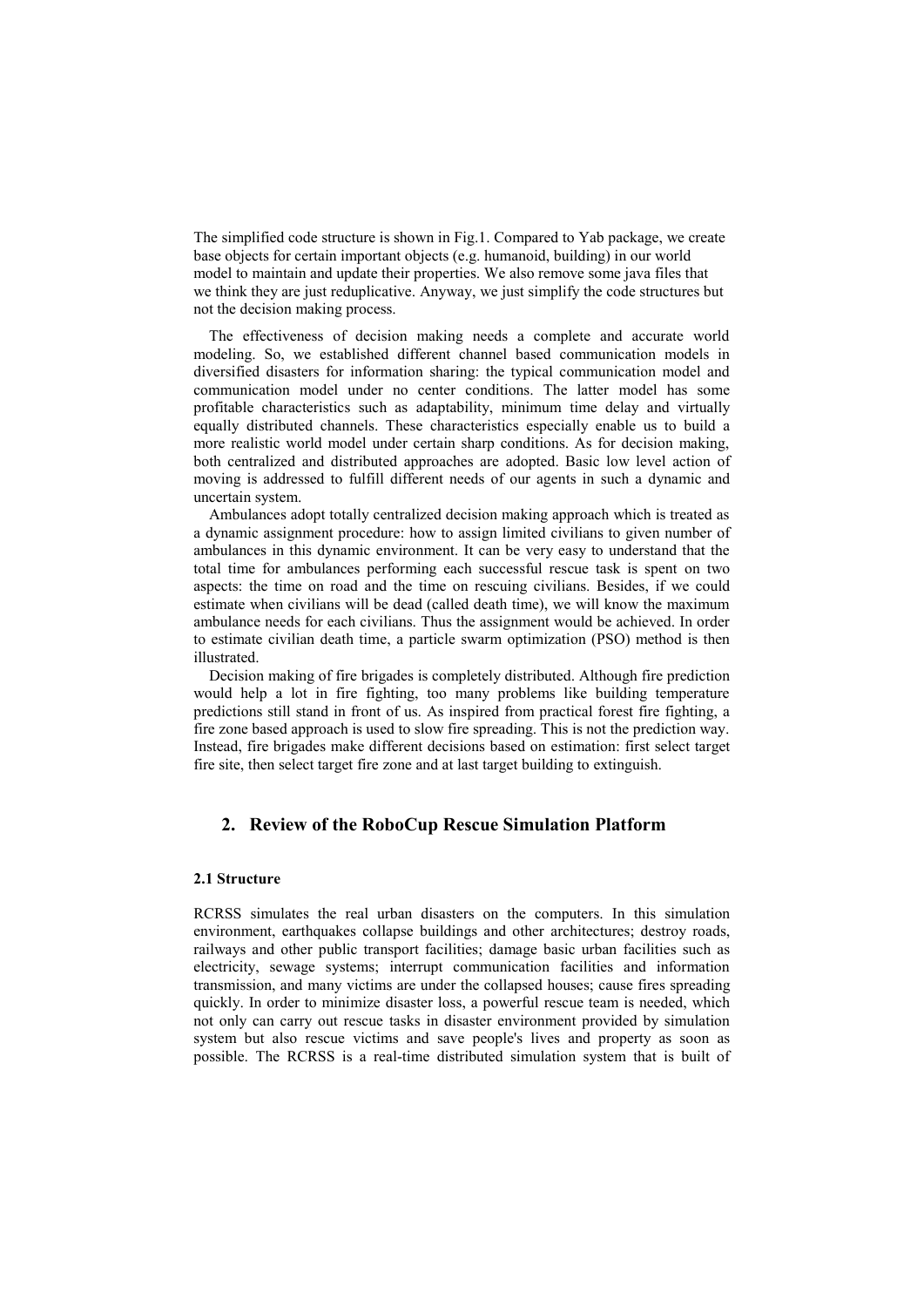several modules connected through a network (Fig.2). Each module can run on different computers as an independent program. Each disaster phenomenon such as collapse of building and fire spread is simulated by a dedicated sub-simulator (e.g. fire simulator). Ambulance teams and fire brigades act as several independent agents. The geographical information system (GIS) provides initial condition of the disaster space, and the viewer visualized conditions of the disaster space. The kernel manages communications among the modules and the simulation.



**Fig.2.** Structure of RCRSS

#### **2.2 Initialization and Progress**

Before starting a simulation, the kernel integrates all modules into the RCRSS as follows:

- 1. The kernel connects to the GIS, and the GIS provides the kernel with initial condition of the disaster space.
- 2. Simulators and the viewer connect to the kernel, and the kernel sends them the initial condition.
- 3. Agents connect to the kernel with their agent type. The kernel assigns each agent to a rescue team in the disaster space, and sends initial condition within each agent's cognition.

When all rescue teams and civilians in the disaster space have been initialized, the kernel finishes the integration and the initialization of the RCRSS. Then, the simulation starts. All simulators and the viewer have to be connected the kernel before all assignments of an agent have been finished.

The simulation proceeds by repeating the following cycle. At the first cycle of the simulation, steps 1 and 2 are skipped.

1. The kernel sends individual vision information to each agent.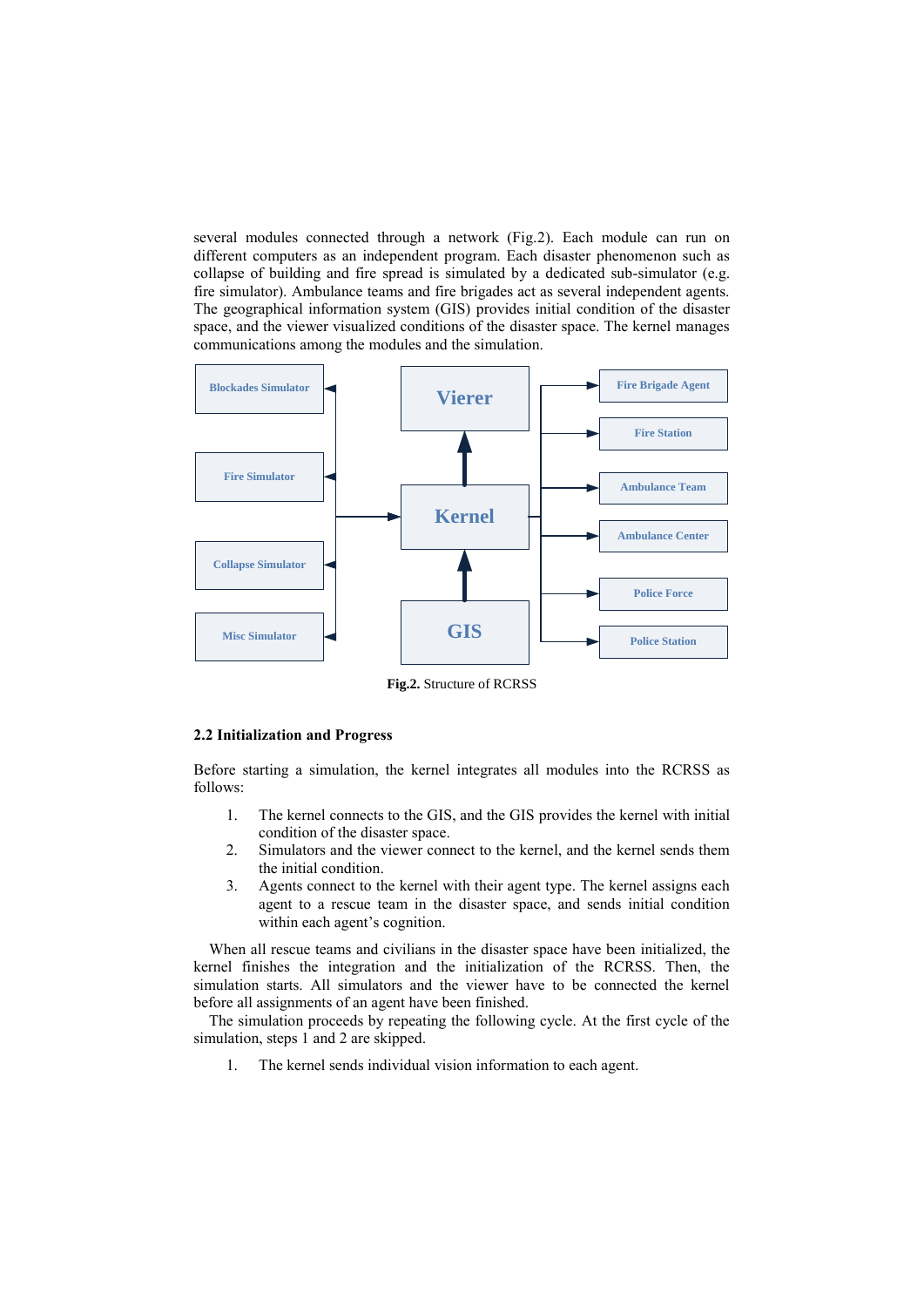- 2. Each agent submits an action command to the kernel individually.
- 3. The kernel sends action commands of agents to all simulators.
- 4. Simulators submit updated states of the disaster space to the kernel.
- 5. The kernel integrates the received states, and sends it to the viewer.
- 6. The kernel advances the simulation clock of the disaster space.

One cycle in the simulation corresponds to one minute in the disaster space. The kernel waits half a second for command/state submissions at steps 2 and 4, so it takes one second to simulate one cycle. It occasionally takes a few seconds according to the scale of simulation and machine specs. All agents must decide an action within half a second.

The modules of the RCRSS work as follows at the beginning of the simulation.

1<sup>st</sup> cycle: A collapse simulator simulates building collapse, and a fire simulator starts simulating fire spread.

2<sup>nd</sup> cycle: A blockade simulator simulates road blockade based on the result of the collapse simulator, and a misc simulator starts simulating humans who are buried and injured.

**3 rd cycles: A**gents start acting.

# **3. World Model and Communication**

Based on the disaster environment, the world model is mainly divided into three parts: simulation constants, base world objects and specific status object collections. Simulation constants would keep unchanged during a simulation. The base world objects would hold memory of objects which represent the object relationship of disaster environment. Most important of all, the specific status object collections are generally lists or sets of objects with similar attributions. For instance, a specific object collection named "buried agents" is a humanoid list that contains humanoid objects whose buriedness is greater than zero. Every cycle, the second and third parts are updated differently in that the former is updated with cognition information; while the latter is a reconstruction of world objects.

After simulation starts, agents communicate with each other to get more information of the disaster space, upon which decisions can be made properly and correctly. World model is the core memory of the disaster space for agents to predict, to reason and to make decisions. Each cycle, agents update their world model with sensed and received information. A self-adaptive, effective communication model is established to share self-sensed information as soon as possible and to build a more complete and accurate world model. In simulation environment, there are conditions where centers are collapsed. In order to share information among different types of agents under these sharp situations, we build two communication models to solve this problem. One is called typical channel communication model and the other is close loop communication model. We are going to illustrate these models bellow especially the one under no center conditions.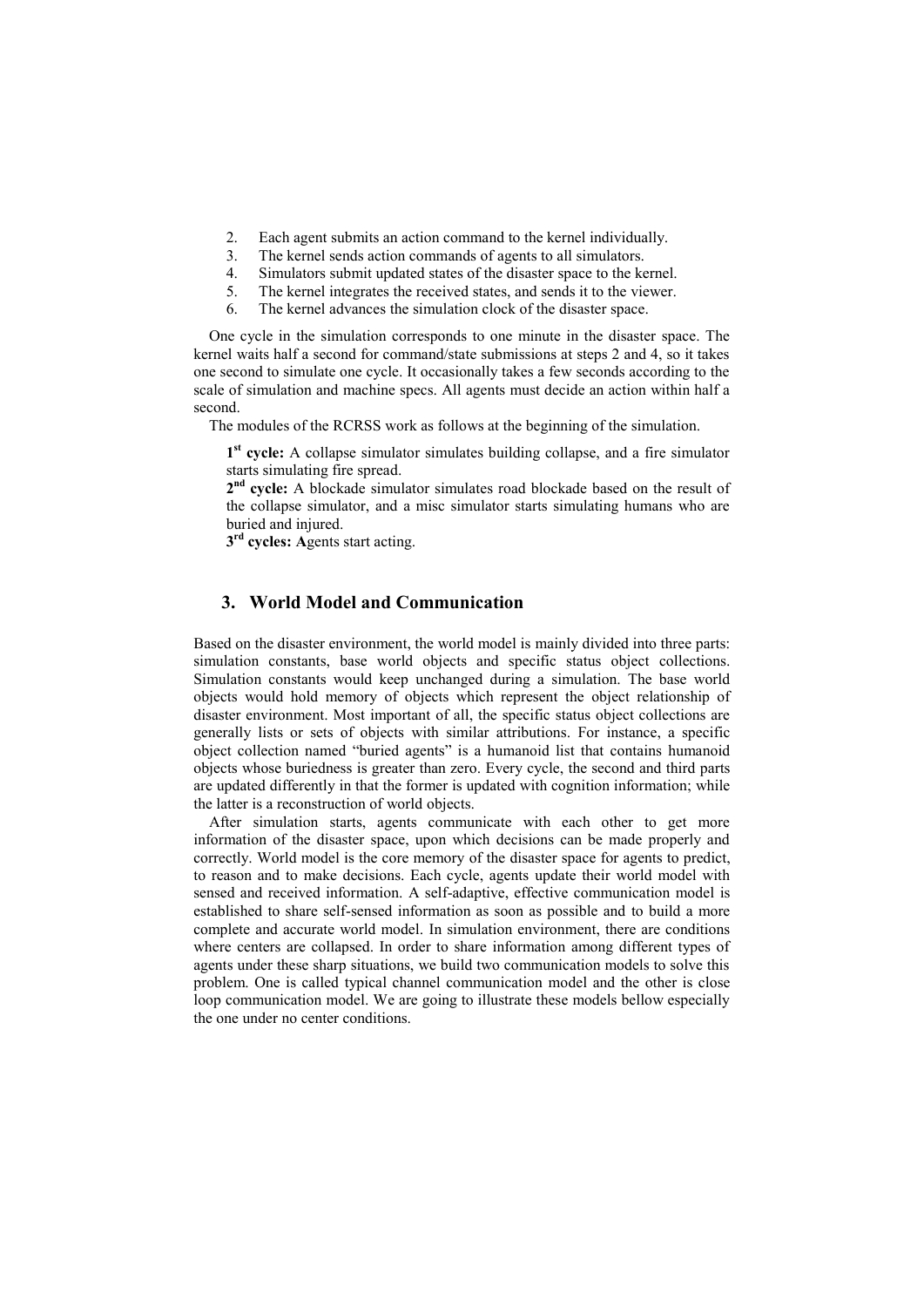

**Fig.5.** Typical channel communication networks

Currently, the communication of rescue simulation system is channel based with both channel numbers and channel capabilities are limited. For typical information sharing between agents, simplified model is shown in Fig.5. In this model, platoon agents only listen to their centers for message sharing while the centers use Channel 1 as public channel for message sharing. In cases where certain centers are collapsed, another communication model is adopted for information sharing, which we called close loop communication model as shown in Fig.6. We treat this model as a tree where roles of both center and platoon agents are virtually equal before the tree has been generated. After the tree generation, only agents on tree nodes act as "centers", while others on tree leaves act as "platoons" regardless their original types. These "center" agents can send and receive messages as what the centers do in the typical communication model. For the rest of "platoons", message sending is restricted to one message per cycle for the reasons of limited channel capabilities. If their messages are out of this boundary, the agents have to wait until next cycles to send them. Main advantages of this model are:

- 1) Minimum redundancy and time delay for message sharing;
- 2) Rapid message forward and traversal;
- 3) No communication frozen each cycle;
- 4) Virtually equally distributed channel capability.

In a restricted environment of limited message byte length and channel numbers, we encode messages with binary rather than string. Moreover, in order to make the information transfer more effectively, we used id-cut method to shorten the id length of certain objects and to enlarge the content of every single message. Originally, the data type of id is 32-bit integer. That is, if the agent who has received the message could uniquely determine the object with the id, the entire 32-bit integer should be added to the output stream by the sender, which consumed the communication bandwidth seriously. In fact, by classifying the objects and cutting enough bits of id to represent the corresponding object, the consuming of communication bandwidth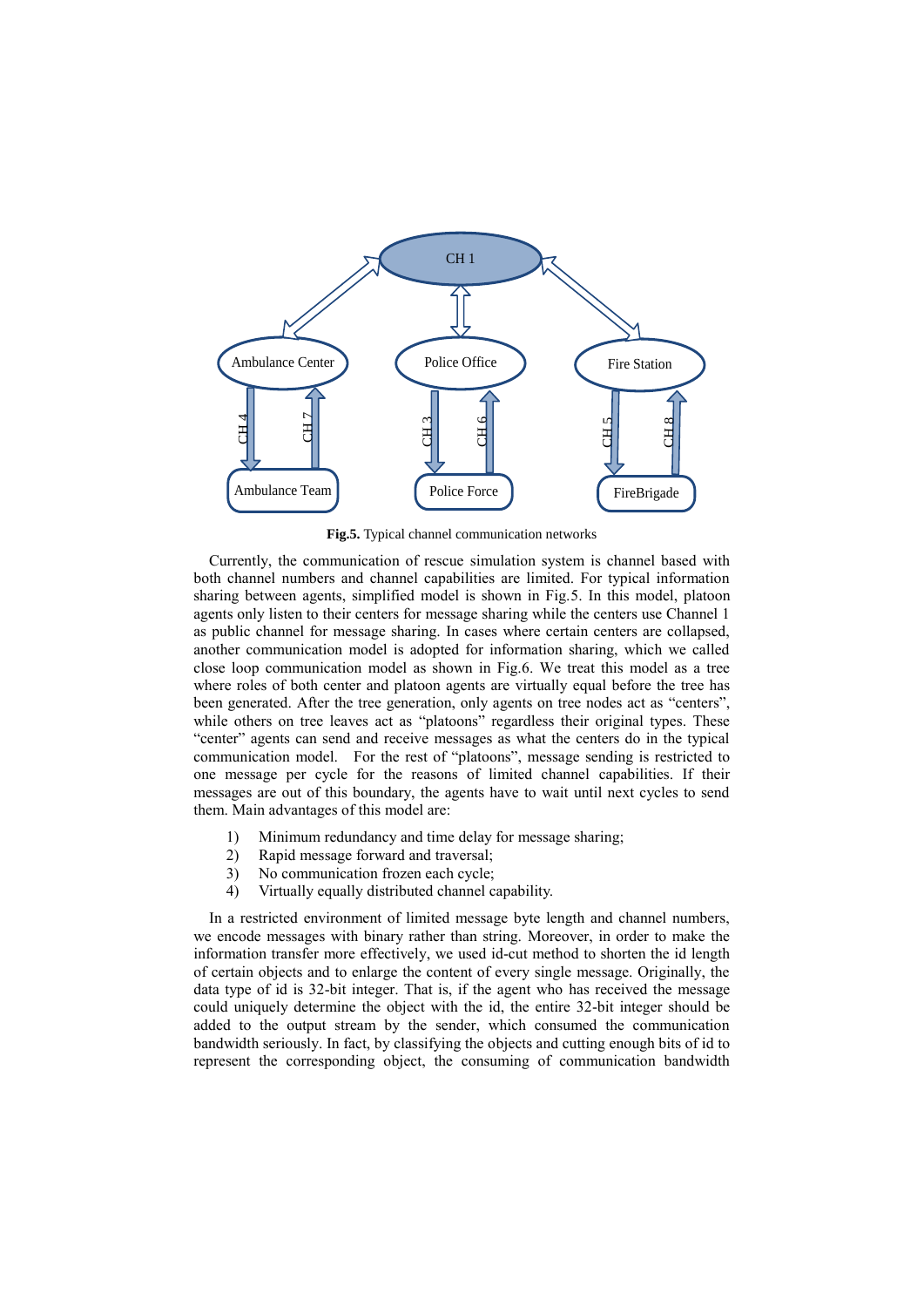could decrease to an acceptable level. For example, considering the civilians, we only use the last 20 bits of civilian"s 32-bit id to represent a civilian in the message. So the probability that two civilians have the same value of the last 10 bits of their ids defined as *SP*, the *SP* could be calculated as equation (1):

$$
SP = 1 - \frac{C_{2^n}^t \cdot \left(2^{32-n}\right)^t}{C_{2^{32}}^t} \tag{1}
$$

The *n* is 20 here, and the *t* is the max number of civilians (=90), so the *SP* < 0.0075. Obviously, the SP is low and the  $n (=20)$  is acceptable. Although this method brings some probability of communication misunderstanding, we are still content with bartering error for bandwidth at an endurable level.



**Fig.6**. Close loop communication model without centers

# **4. Agent skills and action selection**

Moving is the most essential and indispensable skill in the RCRSS based on our experiences. The effectiveness of moving action could make search and rescue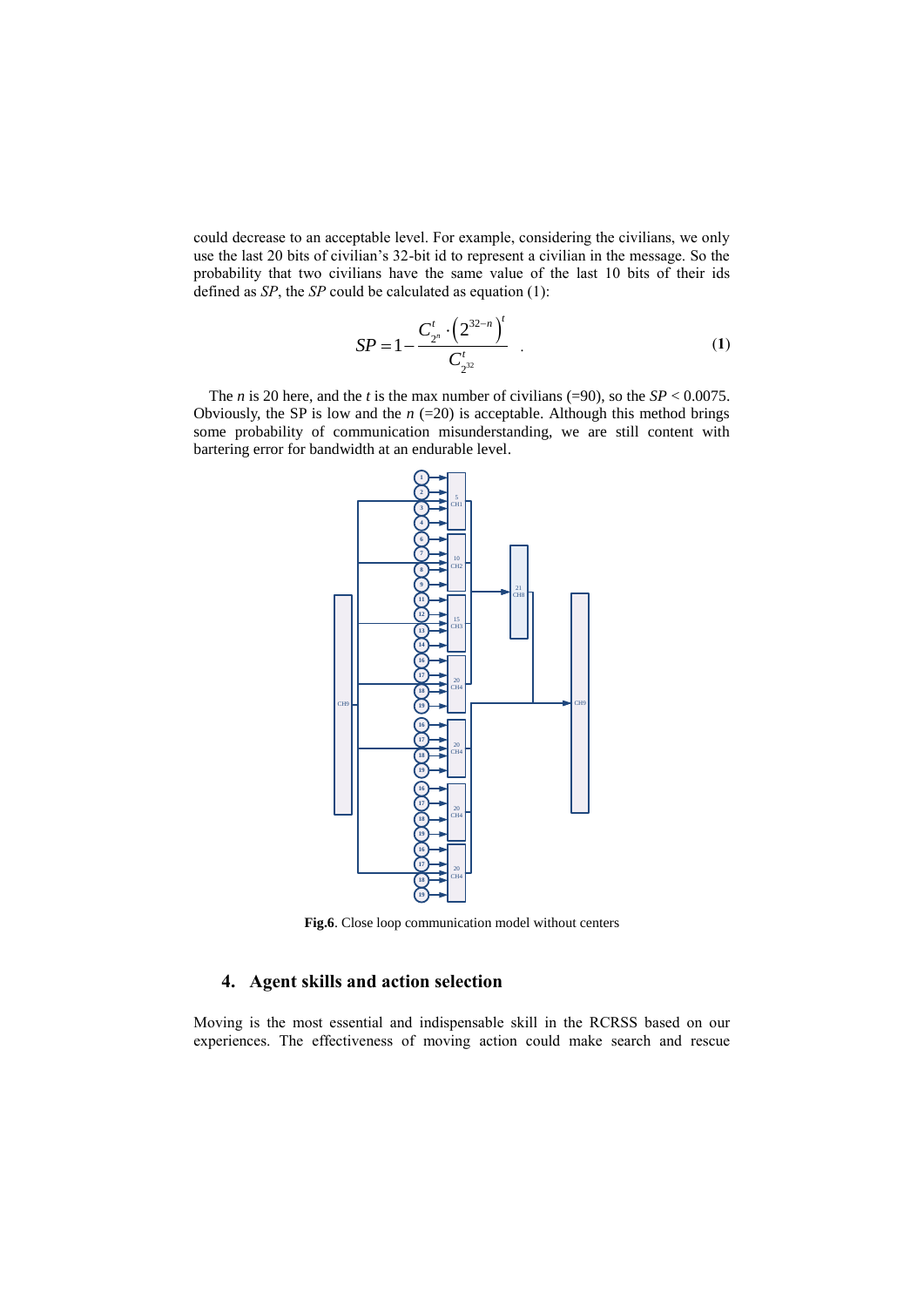quickly and systematically. In this chapter, we will discuss in detail the approach of action selection in our team.

### **4.1 Moving Skill**

The key of moving skill is route selection. Search and select a proper route to reach locations is the main content and the ultimate purpose of moving skill. A fast and efficient route selection algorithm enables agent to approach the target timely. In our team, the route selection is divided into two parts: try to find the fastest route to the target with blockades on roads, then, if the fastest route does not exist, find lest cost route with traffic but not blockades. In other words, by this method, we could ensure that the agent would get to the target if there is a passable route anyway, and would not stop even if there is not any passable route to target. Besides, in some special situations, we would use a non-search approach to generate the route. The three aspects of moving skill mentioned above would be discussed in detail below and an overview of our moving skill is as Fig.7.



**Fig.7.**An Overview of Moving Skill

For the first part of route selection, A\*-Graph-Search algorithm is adopted to find the result route. In order to put up the block effect of the blockades, we modify  $A^*$  not to generate successors of the road which is entire blocked by blockades. The heuristic function is still the distance between the selected node and the target. Furthermore, the buildings which are not targets would not be visited. Obviously, this mechanism would accelerate the process for finding the route.

For the second part of route selection, the traffic moving skill takes both the status of traffic and blockade into account and at last generates a target route though the agent may be blocked somewhere.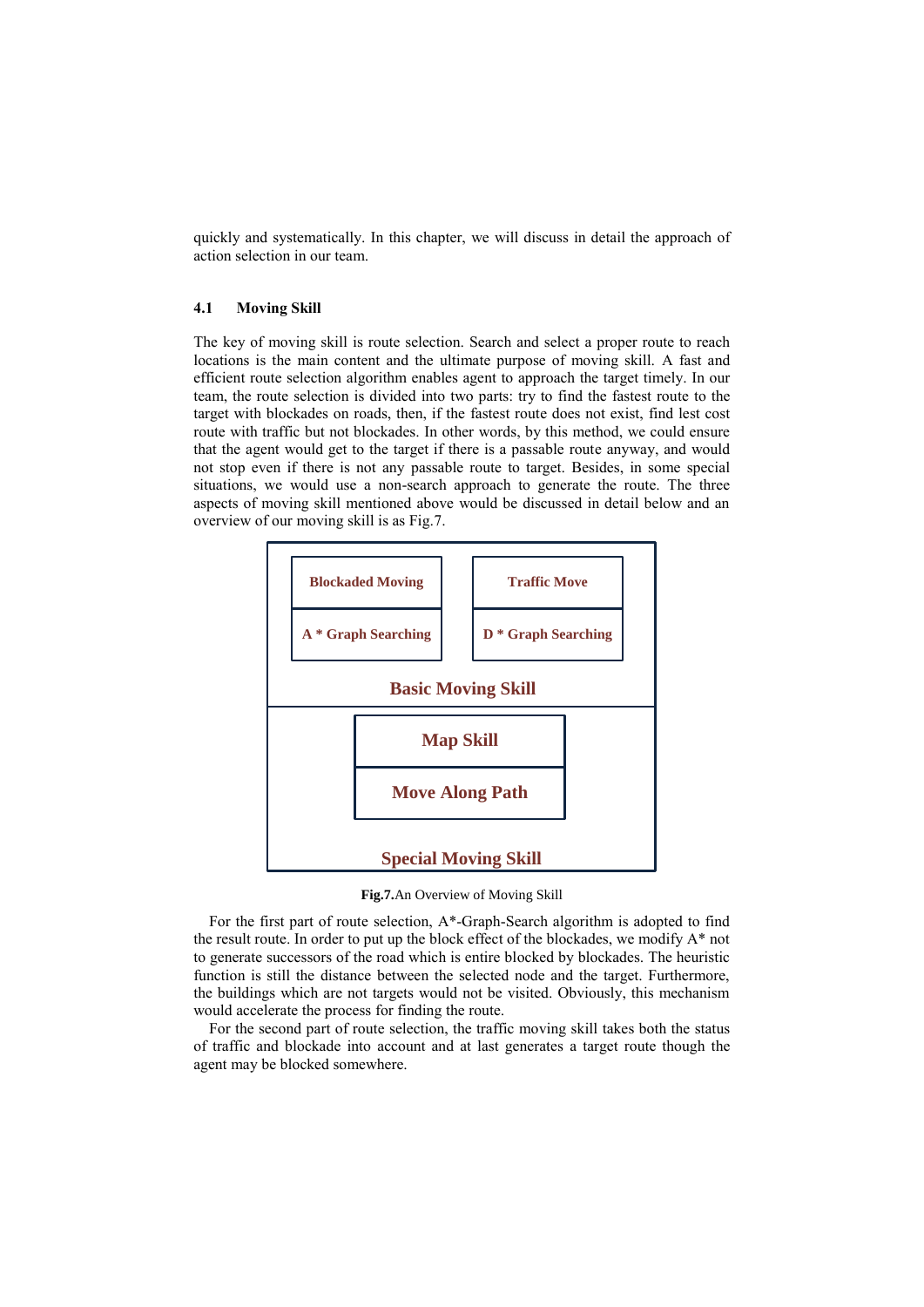Understandably, the basic moving skill discussed above is intensively depended on the information of blockades. We modified three kinds of messages to meet the need of route selection: block message, unclear message, and clear message. The block message would inform the agents which road is blocked entirely by blockades. The unclear message would hold the information that which road is passable since there are some blockades on it. The clear message is just used to inform the agents that there are no blockades on the road which is ever declared as unclear. Fig.8 describes the relationship among the three messages:



**Fig. 8.**Relationship among Block, Unclear and Clear Message

We also develop a particular kind of moving skill called 'move along path' (MAP) to deal with some special situations. Just as its name implies, the MAP makes the agent move along a specific path. Obviously, the effect of the MAP depends intensively on the method which generates paths at the beginning of a simulation. Specifically, when the agent uses the MAP skill, it could obtain as much information of the disaster as possible. For instance, search the uninformed areas could make use of this skill when there are no higher priority tasks for the agent but to search.

### **4.2 Fire Brigade Agent**

Prediction of fire spreading is crucial for fire brigades controlling fires. If we know the fire spreading model, it could be easy for us to predict when buildings will ignite and which building will ignite at given time. Further more, we could even predict fires spreading directions. Based on the above prediction results, extinguish decisions can be made more accurately and fires will be effectively controlled. But the simulation environment supplies very limited information to fire brigades. For instance, fieryness, noted as one of the key properties of buildings, has only three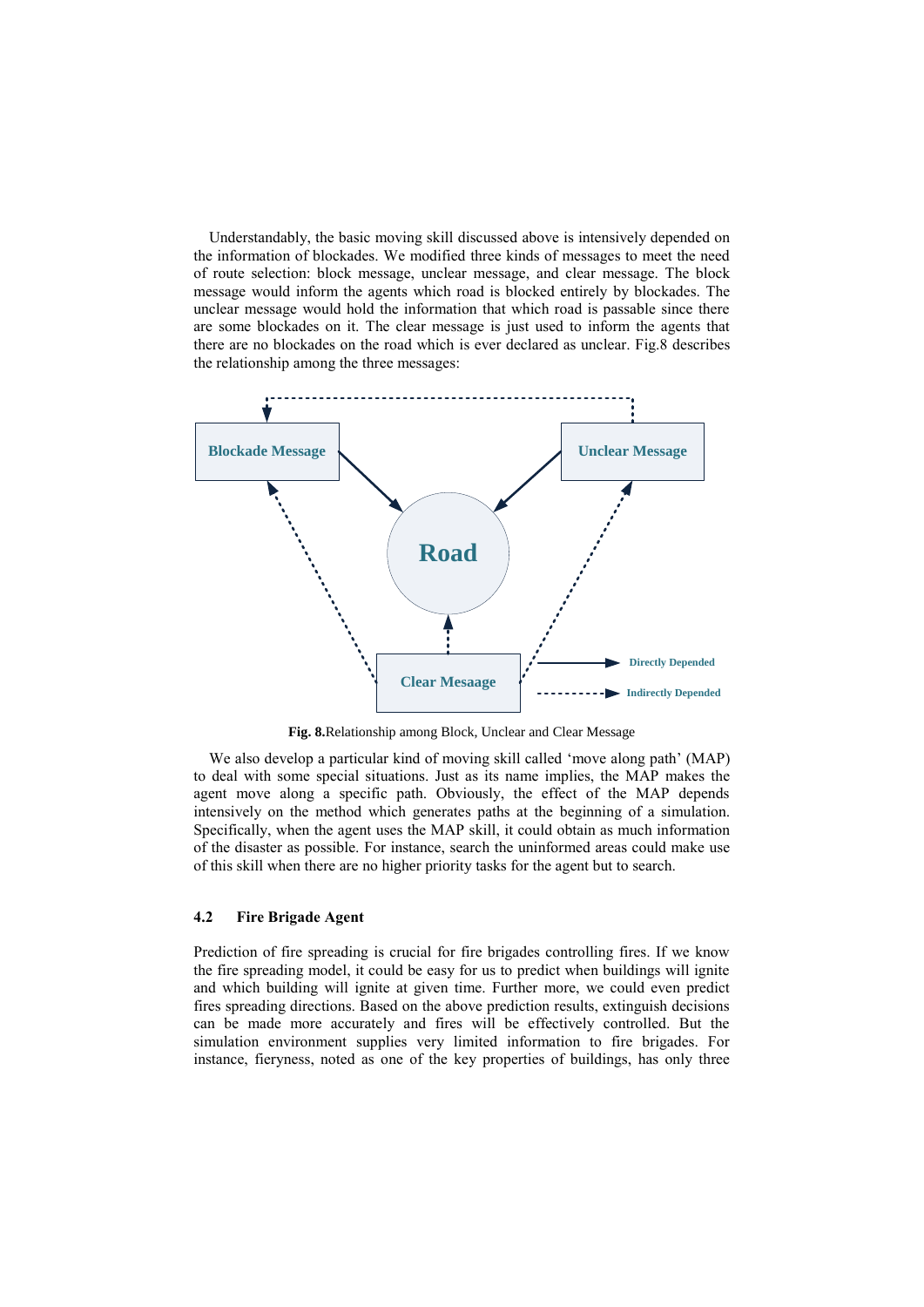discrete values (1, 2 and 3) to represent the amount of the remaining fuels in burning buildings. Unfortunately, this important factor does not directly affect the fire spreading. Thus, it becomes very hard for us to predict fire spreading.

As enlightened from the practical forest fire fighting, we do not use the prediction way. Instead, we firstly cluster ignition buildings into different fire sites, and then cluster each fire site into different fire zones and finally control fires within fire zones. That is to say, we control fire zones to slow the fire spreading. Fig.9 illustrates the concept of fire zones.

As mentioned above, it is hard for us to establish the fire spreading model, so the decision making of fire brigades is based on estimation. Linear estimation is used for selecting target fire sites and target fire zones with highest priority. We specify some important factors of fire sites and fire zones. Then calculate a value for each fire site. After selecting fire site with highest value, the same approach is used for selecting the target fire zone in this fire site. The value for both fire site and fire zone is calculated using equation (2). Where  $v_i$  is the value of  $i^{\text{th}}$  factor,  $\gamma_i$  is a coefficient for  $v_i$  which presents the importance of  $v_i$ , and  $m$  shows the number of factors in different situations.

$$
Value = \sum_{i=1}^{m} \gamma_i * \nu_i \quad . \tag{2}
$$

Some important factors adopted to estimate fire sites are listed as follows.

- 1) Distance to fire site;<br>2) Number of civilians
- Number of civilians around the fire site;
- 3) Total burning areas of fire site.

Also, important factors to estimate fire zones are listed as follows.

- 1) Average burning time of fire zone;
- 2) Neighbor fire zones;
- 3) Total unburned areas.

Both the fire site and fire zone coefficients are adjusted based on observation of fire brigades extinguish performances. As for fire brigade coordination, it is an implicit way because of the distributed decision making mechanism. For instance, if tanks of fire brigades are empty when extinguishing, fire brigades have to refill tanks in refuges. The water quantity is determined by number of fire brigades in refuges at that moment:

```
In each cycle
if (FB.getWaterQuantity () <16000-FBsInRefuge*1000)
    rest();
```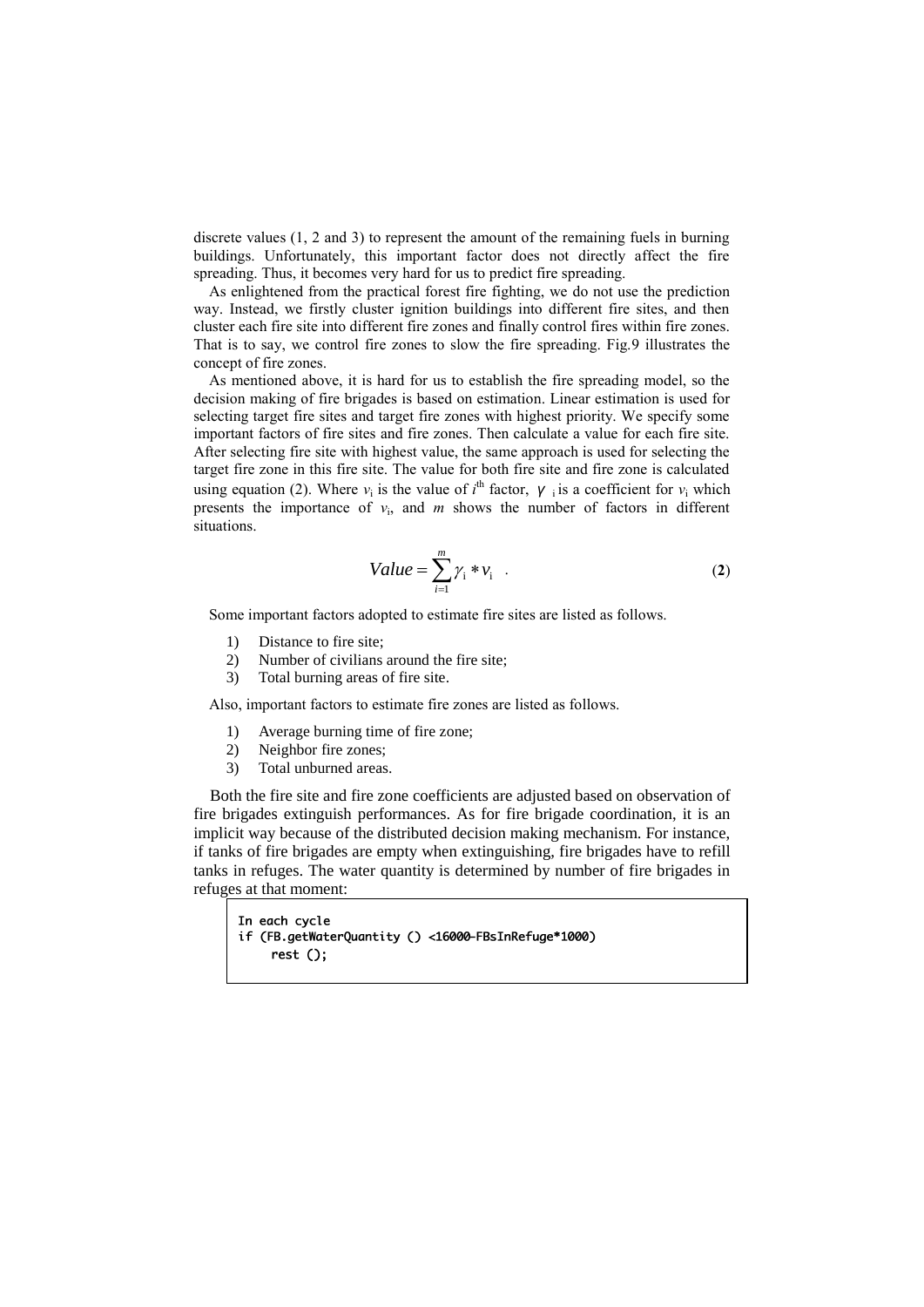

**Fig.9.** Fire zones with different colors

#### **4.3 Ambulance Team Agent**

As our experience, performance of ambulances could greatly affect the final scores, so the great challenge lies there. It seems proper to treat the process of rescuing civilians as a dynamic assignment problem: given *m* ambulances and *k* civilians, how to assign civilians to different ambulances to rescue as many civilians as possible?

Basically, total time for ambulances performing each successful rescue task lies in the following two aspects: time on roads and time on rescuing civilians. For the former part, time could be estimated with acceptable errors; for the latter part, time could also be estimated because the factor affects estimation most (called buriedness) is known to ambulances. But how to determine whether civilians are alive or not? So how to predict civilian death time becomes the key criterion of the problem. If we could predict civilian death time within acceptable error ranges, it would be much easier and more accurate to assign civilians to different ambulances. Because, on the one hand, we could determine whether civilians are still alive during rescue task performances; on the other hand, we could calculate maximum ambulance needs of each civilian which is helpful in our assignment. In order to solve this problem, a particle swarm optimization approach for civilian death time prediction is used.

According to the rescue simulation system, HPs of civilians are rounded to nearest 1000, while the damages are rounded to nearest 10. To eliminate the quantization errors, a group of particles are maintained and updated with sensed and shared information of different agents. Steps of PSO for estimating civilian death time are as follows.

1) Generate particles based on first observations of civilians. Each particle is a paired HP and Damage in the form of (Hp, Damage). Thus initial death time can be obtained similar to step 4.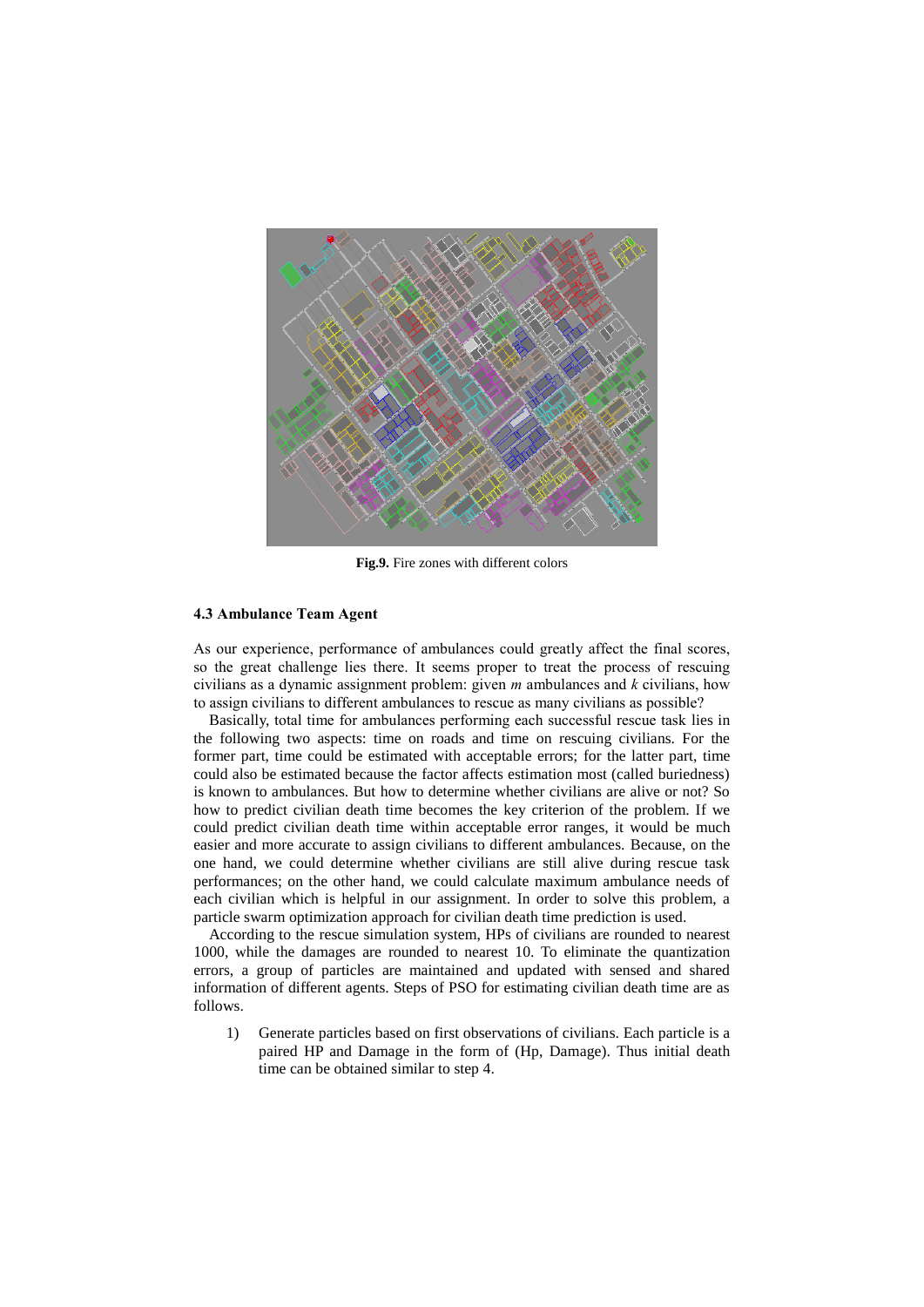- 2) Every cycle, death time declines until it is replaced by newly updated one. Update particles when new information comes from these civilians. The update model is [Hp Damage]  $_{n+1} = f$  ([Hp Damage]  $_n$ ).
- 3) With this new information, illegal particles that have been simulated to current cycle will be deleted because they are just out of the quantization ranges.
- 4) The civilian death time is then updated based on the arithmetical average of each particle death time.
- 5) If no particles left, repeat step 1.

When comes to the assignment, ambulance centers take the task. As mentioned above, the total time consumed for successful rescue tasks is consist of time on roads (T1) and on civilian rescuing time (T2). If T1 outweighs T2, it would be proper to consider T1 as a more important factor when assignment is made and vice versa. So, the final assignment would be a balance between T1 and T2. That is to say, the assignment model would be  $\alpha$  \*T1 + $\beta$  \*T2, where $\alpha$  and $\beta$  are positive coefficient for balancing. The assignment steps are:

- 1) Find theoretically rescued civilians (TRCs) only considering T2.
- 2) Assign ambulances to TRCs no more than their maximum needs.
- 3) With this assignment, if all TRCs are rescued, return to step 4; else adjust with a bigger $\beta$  and smaller $\alpha$ , return to step 2.
- 4) Send this assignment to each ambulance team.

## **5. Conclusion**

In this paper, we presented a brief overview of the structures and approaches designed and implemented in SEU\_RedSun after RoboCup2008. First of all, we want to build a complete and accurate world model via communications among different agents. Second, the data fusion, reasoning and prediction will be made based on this world model to support the decision making of three types of agents. Finally, various techniques have been tried or implemented in our code to deal with noisy, varied, real-time and dynamic disaster environments.

 For the future, we plan to thoroughly test our code, modify minor bugs and use other Artificial Intelligence methods in order to establish an effectively cooperative team of agents in such a complex multi-agent domain to diminish the side effects of urban disasters.

### **6. References**

- 1. Maziar Ahmad Sharbafi, Omid AmirGhiasvand, Saeed Ansari Ramandi Omid Aghazade, et.al: MRL 2006 Team Description
- 2. Stuart Russell, Peter Norvig: Artificial Intelligence: A Modern Approach. Prentice Hall, 3<sup>rd</sup> edition. (2004)
- 3. RoboCup-Rescue Simulation Manual, RoboCup Rescue Technical Committee (2000)